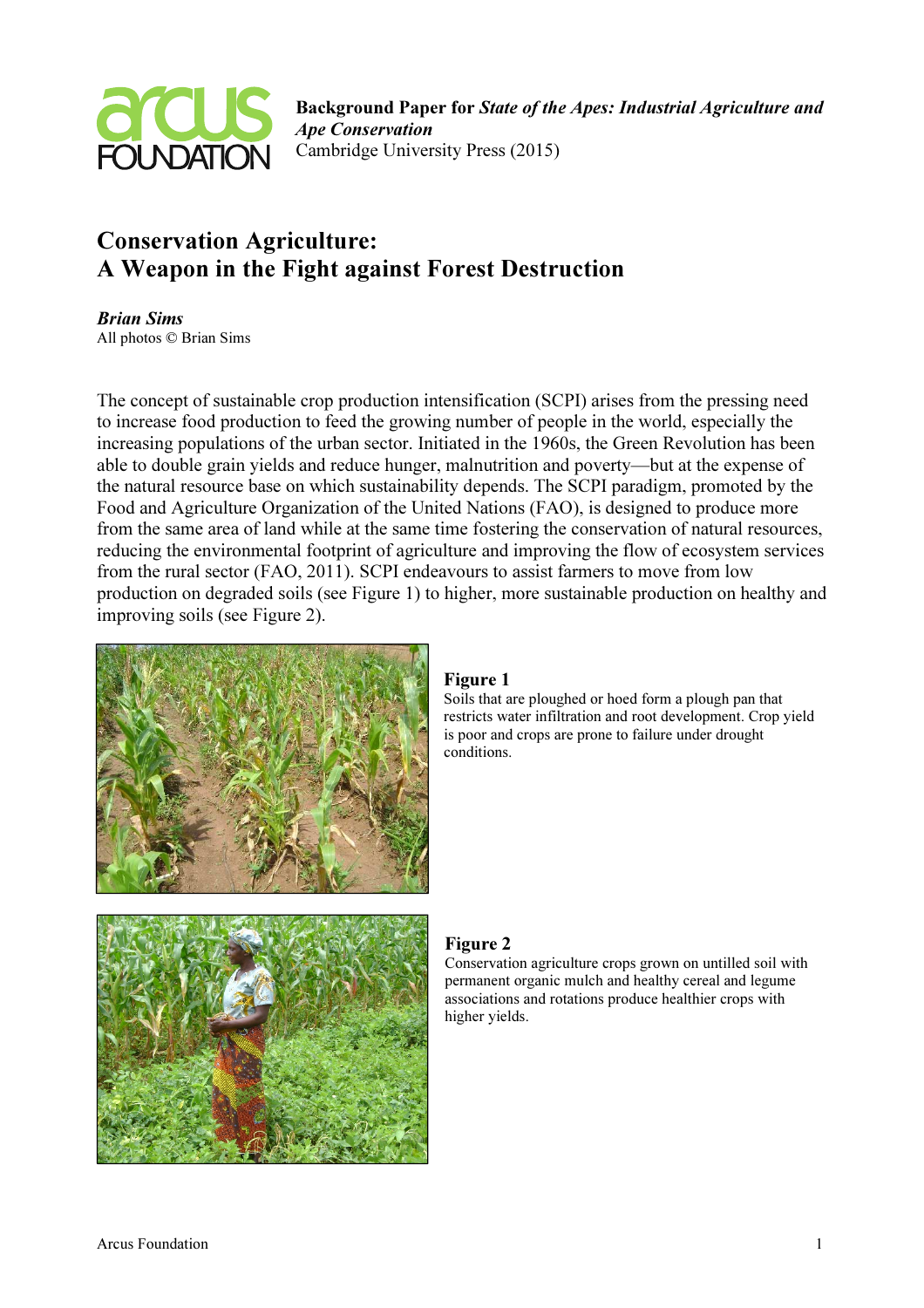Conservation agriculture (CA) forms an integral part of SCPI as it provides the optimum environment for healthy crop root development, maximizes natural soil fertility and eliminates erosion. CA is based on the following three tenets, which, whilst being universally applicable, require adaptation to local conditions:

- Minimum soil disturbance resulting from tillage. In practice this means the direct placement of both seeds and fertilizer in the soil profile, at the required depths. Ploughing and cultivation are eliminated.
- Maintaining organic soil cover. Soils are kept covered with crop residues and cover crops for as long as possible throughout the year; in this way, they are protected from raindrop energy and insolation.
- Diversifying species. Crops, cover crops and associated crop species should be as diverse as possible so that crop rotations and associations (of cereals and legumes, for example) are maintained for both main and cover crops. Tree species, especially legumes, are associated with annual crops in agroforestry systems.

CA was pioneered in Brazil in the 1970s, the result of extreme consternation over the rates of soil lost to erosion following high-energy rainfall on bare cultivated soils. Although no-till was known in previous decades, it was the critical addition of cover crops that produced the complementary mix of CA practices in Brazil. Retaining crop residues and maintaining constant soil cover produces situations comparable to those in humid forests. Forests recycle vegetation through the reincorporation of leaf litter as a result of the action of soil biota (flora, fauna, bacteria and fungi); additional nutrients are supplied through rainfall, as well as bird and animal droppings. Forest soils are often highly leached and mainly serve to anchor the trees, which, once felled, break the cycle and need additional fertilizer input to produce commercial crops continuously.

Practising CA involves the use of farm machinery for direct sowing and the management of cover crops, weeds and harvested residues. Equipment for both large-scale commercial farms and smallholder agriculture is available on the market; meanwhile, research and development activities are underway to provide technical solutions for an ever-widening set of CA scenarios. One example is the development of low-cost direct seeders for two-wheel tractors to replace draft animals. Direct seeders generally have narrow, chisel-tine seed-slot openers or double-disc arrangements for work in heavy-residue conditions. Details of the range of direct seeders available can be found on FAO's CA website (www.fao.org/ag/ca).

While Brazil's policies continue to have a negative impact on the Amazonian rainforest, the damage has been markedly reduced as a result of CA. The Brazilian Cerrado region, in the centre of the country, has been transformed by addressing soil and crop constraints and the use of no-till and cover crop practices (Economist, 2010). As a result, pressure on the rainforest is greatly reduced.

In addition to a direct reduction of incursions into rainforest in the search for more agricultural land, CA can have a positive impact on pushing back the tide of desertification, especially when complemented by agroforestry (World Agroforestry Centre, 2009). The incorporation of the 'fertilizer tree' (Faidherbia albida) into CA systems is particularly relevant for combatting desert encroachment in Africa's Sahel region.

Cover crops that keep the soil covered—and that grow between the harvesting and the planting of main crops—need to be managed prior to direct seeding. Depending on the species of cover crop,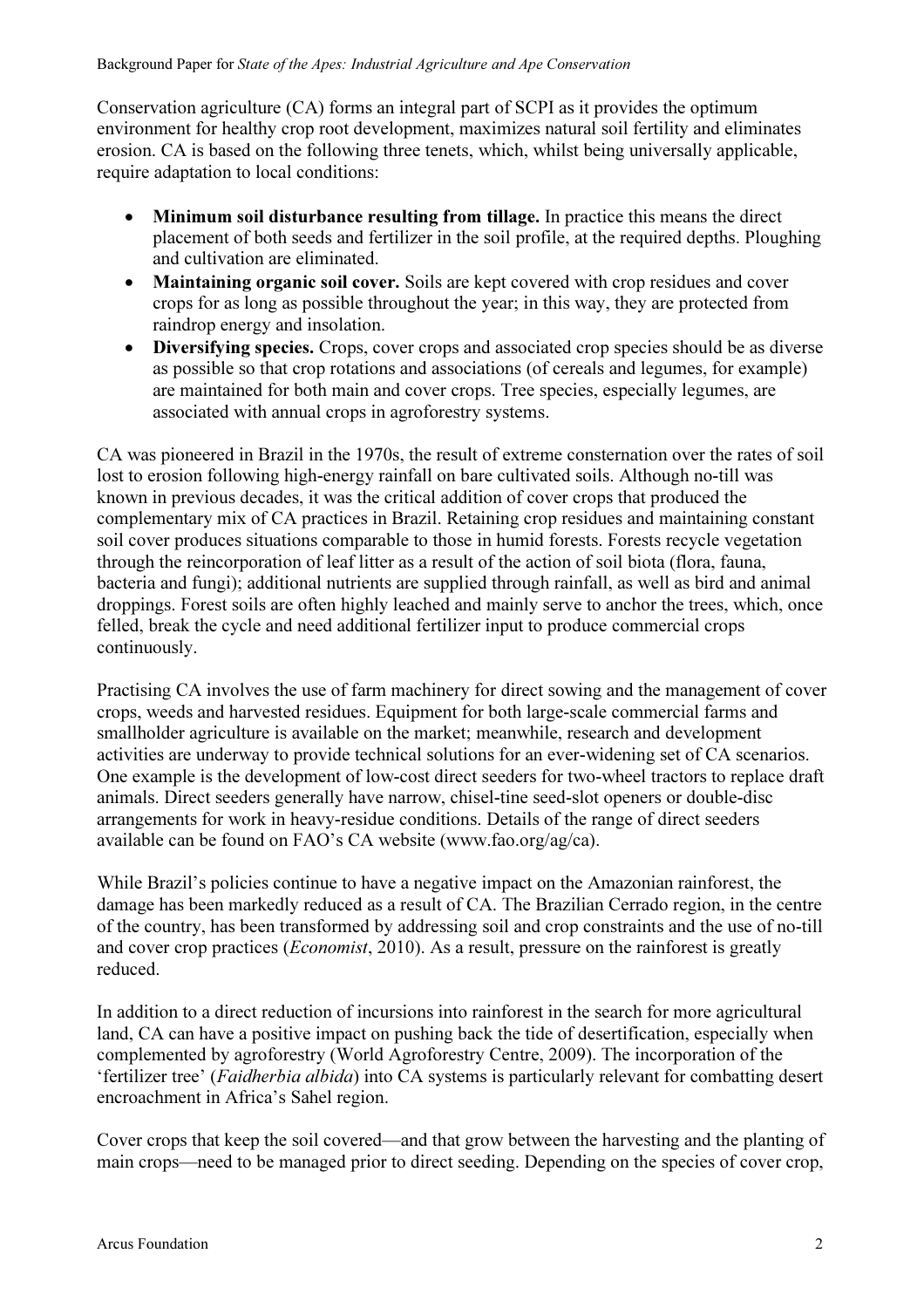they can be managed mechanically, with machinery such as the knife roller, or with herbicides, such as glyphosate.

Good weed control, which is fundamental to the success of CA, can be achieved by mechanical, biological and chemical means. Mechanical control can be carried out manually, with the use of machetes or surface scraping with sharp hand hoes, or knife rollers powered by draught animals or tractors. Biological weed control is always the favored option and can be achieved with the use of cover crops that can outcompete weed species. The best options are legumes, which are able to cover the soil quickly and prevent weed species from becoming established, while simultaneously fixing atmospheric nitrogen and making it available for cash crops. Legumes widely grown for this purpose are velvet bean *(Mucuna pruriens)* and forage groundnut *(Arachis pintoi*, also known as the pinto peanut), among many other, locally adapted species. Farmers also have the herbicide option available to them, but given that the purchase of chemicals can be prohibitively expensive and in view of potential environmental dangers, this option should always be the last and only used when absolutely necessary.

At crop harvest time with combine harvesters, it is important to spread crop residues as evenly as possible over the ground. This can be achieved with spreaders (either commercial or homemade) fitted to the rear of the combine.

Worldwide adoption of CA currently stands at 1.25 million km<sup>2</sup> (125 million ha)—or 9% of arable land—and is increasing by about  $70,000 \text{ km}^2$  (7 million ha) per year (Jat, Sahrawat and Kassam, 2013). Adoption of CA is particularly strong in South and North America, which account for 45% and 32% of the world total, respectively. Australia and New Zealand together have  $176,000 \text{ km}^2$  (17.6 million ha) under CA, which constitutes 14% of the world total. Europe and Africa are slow starters, with 1% adoption on each continent. Asia has 4% while Russia and Ukraine account for 3%. The main drivers of adoption are the control of soil and water erosion and drought mitigation, but reducing production costs is what is particularly attractive to individual farmers. Table 1 lists CA-related production cost savings across the board.

Table 1 Indicative figures of production cost savings with CA compared with plough-based production systems

| Input                   | <b>Savings with CA</b><br>(%) |
|-------------------------|-------------------------------|
| Fertilizer requirements | $30 - 50$                     |
| Water requirement       | 30                            |
| Fuel consumption        | 60                            |
| Pesticide applications  | 20                            |

Throughout the world, the improvement of ecosystem services—especially cleaner water, reduced runoff and sedimentation, and aquifer recharge—is a major driver of promotional efforts.

CA can make a major contribution to the protection of biodiversity and wildlife species. A remarkable programme in eastern Paraguay combines CA with agroforestry and forest management in a very sustainable way (Borsy *et al.*, 2013). So successful has the programme been that ecotourism can now be added to profitable livelihoods possibilities, as visitors from neighbouring Brazil are attracted by the natural riches.

The question may be asked, 'If CA is so beneficial, then why is adoption not universal?' The answers are many and often site-specific. One factor relates to the issue of mindset. For many generations, 'good' agriculture has been associated with clean seedbeds and thoroughly tilled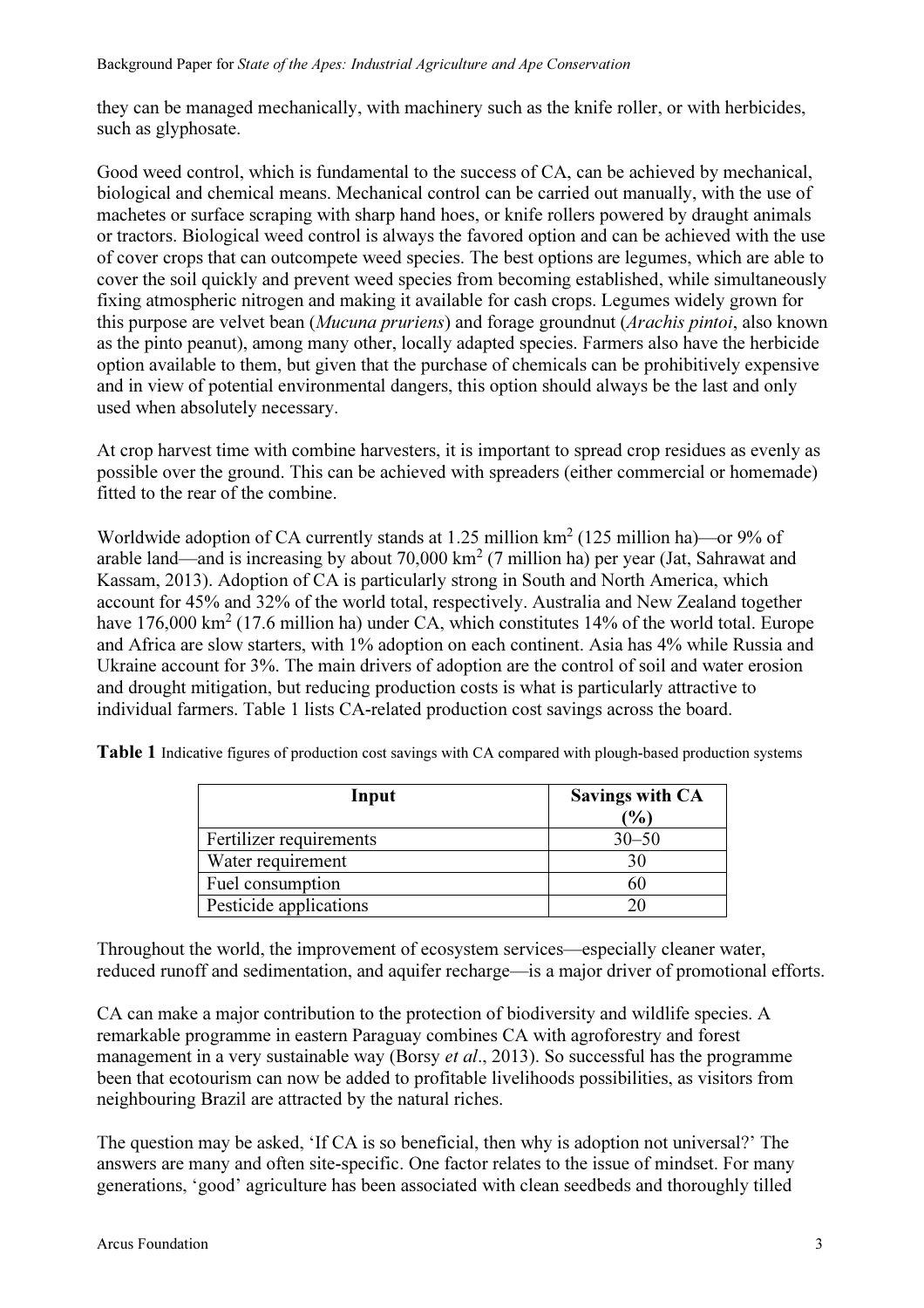soils. Leaving residues on the surface and relying on Nature to do the subterranean tillage through the action of soil biota is a novel and seemingly strange concept. Giller et al. (2009) propose several possible reasons for low adoption rates by smallholders in sub-Saharan Africa. These include: reduced yields in the first seasons after switching to CA; increased labour demand for manual weeding when herbicides are not available; a lack of mulch due to low productivity and demand for livestock feed; the need for more nitrogen fertilizer when ploughing is eliminated; a lack of markets for the legumes grown in rotation; the knowledge-intensive nature of CA; and a need for immediate returns to investment by near-subsistence farmers. Huggins and Reganold (2008) add the important item of the cost of CA machinery as a disincentive.

Many of these points are relevant in particular situations, but most can be overcome if farmers are supported by sound government policies that favour environmentally sensitive crop production, knowledgeable extension personnel who have shed the plough-based mentality, and the formation of CA farmer groups for mutual support and encouragement. The provision of CA mechanisation services through well trained and equipped specialist service providers is another attractive option, which is rapidly gaining ground.

## China Case Study

In China's Jiangsu province a major environmental concern has been the annual burn of rice and wheat straw. Smoke from the two harvest seasons pollutes the atmosphere with greenhouse gases and constitutes a serious health hazard (Mousques and Friedrich, 2007). Straw discarded into waterways pollutes rivers and watercourses, blocks irrigation canals and reduces flood discharge capacity. So great was the problem that the Ministry of Agriculture heavily promoted alternative uses for straw, including its incorporation into the soil under a conventional tillage regime and its retention as mulch under CA in a rice–wheat cropping system. Crops are direct-seeded into the residues of the previous harvest or rice is broadcast into the wheat crop before harvest (Figure 3).



#### Figure 3

Direct planting of rice into wheat straw in Jiangsu province, China.

In the case of rice, as well as undersown wheat, the crop is combine-harvested to leave high stubble and all residues are spread evenly over the land.

Wheat yield was improved under CA, rising from around 6 to 7 tonnes per hectare. Rice yields were better maintained under CA than under traditional, plough-based practice. However, production costs are greatly reduced, mainly because the previous practices of straw management—chopping, spreading and incorporation by rotary cultivation—are no longer needed, and neither is the subsequent ploughing.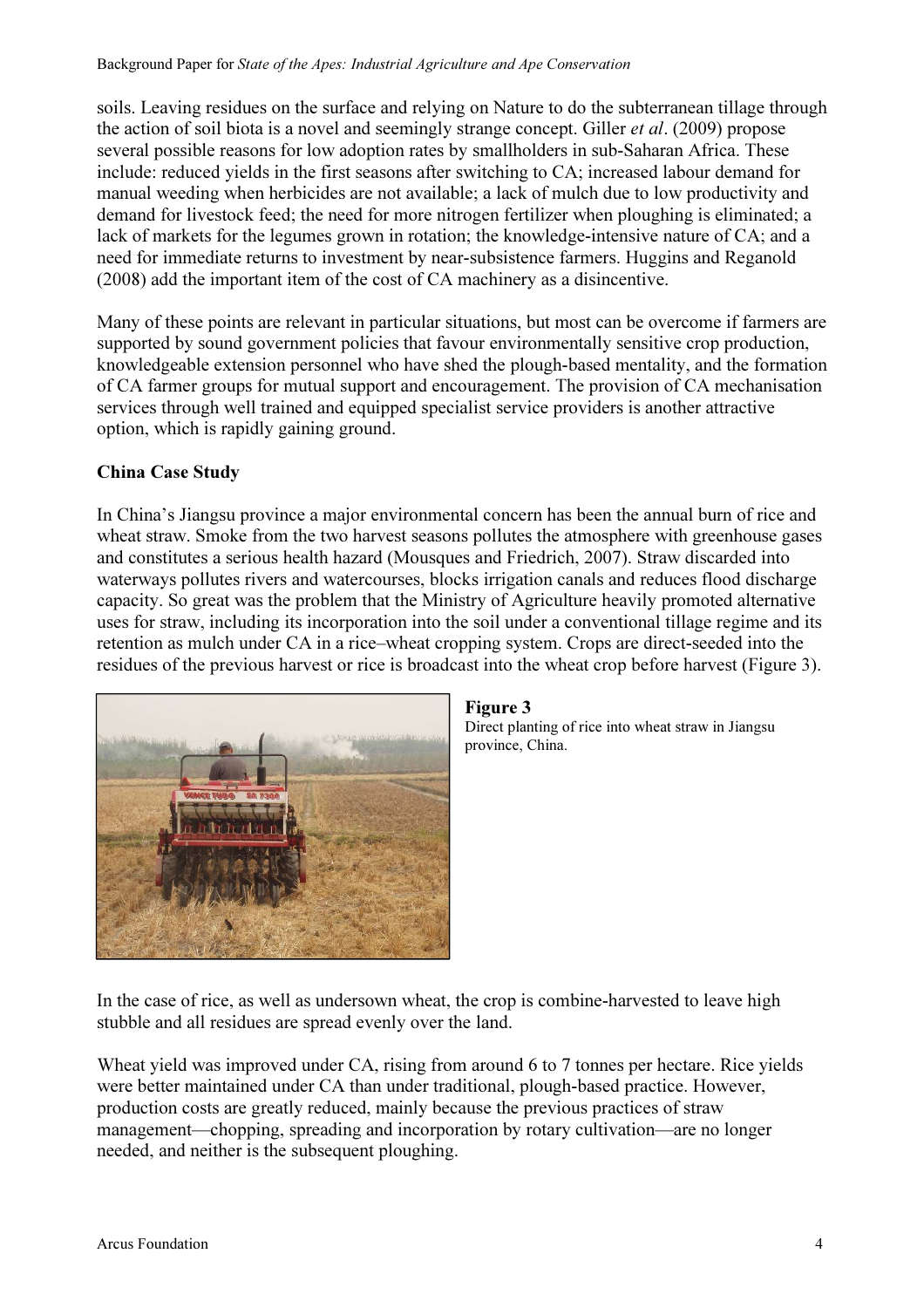## Tanzania Case Study

Many smallholder farmers in many sub-Saharan African countries, including Tanzania, find that agricultural machinery is too expensive to purchase; as a consequence, the renting of costly, but infrequently used, machines is increasingly attractive (Kienzle, Ashburner and Sims, 2013). Members of a farmer field school in Arumeru district are CA practitioners and also offer mechanized CA services to neighbouring farmers. These services comprise tracing contour lines with an animal-drawn ripper to encourage infiltration of surface runoff and to guide subsequent planting with manual jab planters (see Figure 4). They also offer a spraying service for the application of glyphosate when weed conditions are severe, prior to or immediately after planting (see Figure 5). Individual farmers manage subsequent weed control through superficial scraping with a hand hoe or hand-roguing.



#### Figures 4 and 5

Members of a farmer field school in Arumeru district, Tanzania, offer contract CA services, including contour ripping and planting with manual jab planters, and spraying with manually pulled sprayers.

In three years the number of clients rose from 11 to 44 and the gross margin of the enterprise (income minus variable costs) rose from US\$119 to US\$500. Not a bad record for a budding industry—and indicative of the growing interest in CA in the region.

CA farmers in nearby Karatu district have brought back their land to its original condition, that is, its state before it was ploughed. Reducing labour for land preparation and weed control has meant that children can now attend school more regularly and women can devote more time to vegetable gardening. Moreover, thanks to a reduction in the use of herbicides, net incomes have risen.